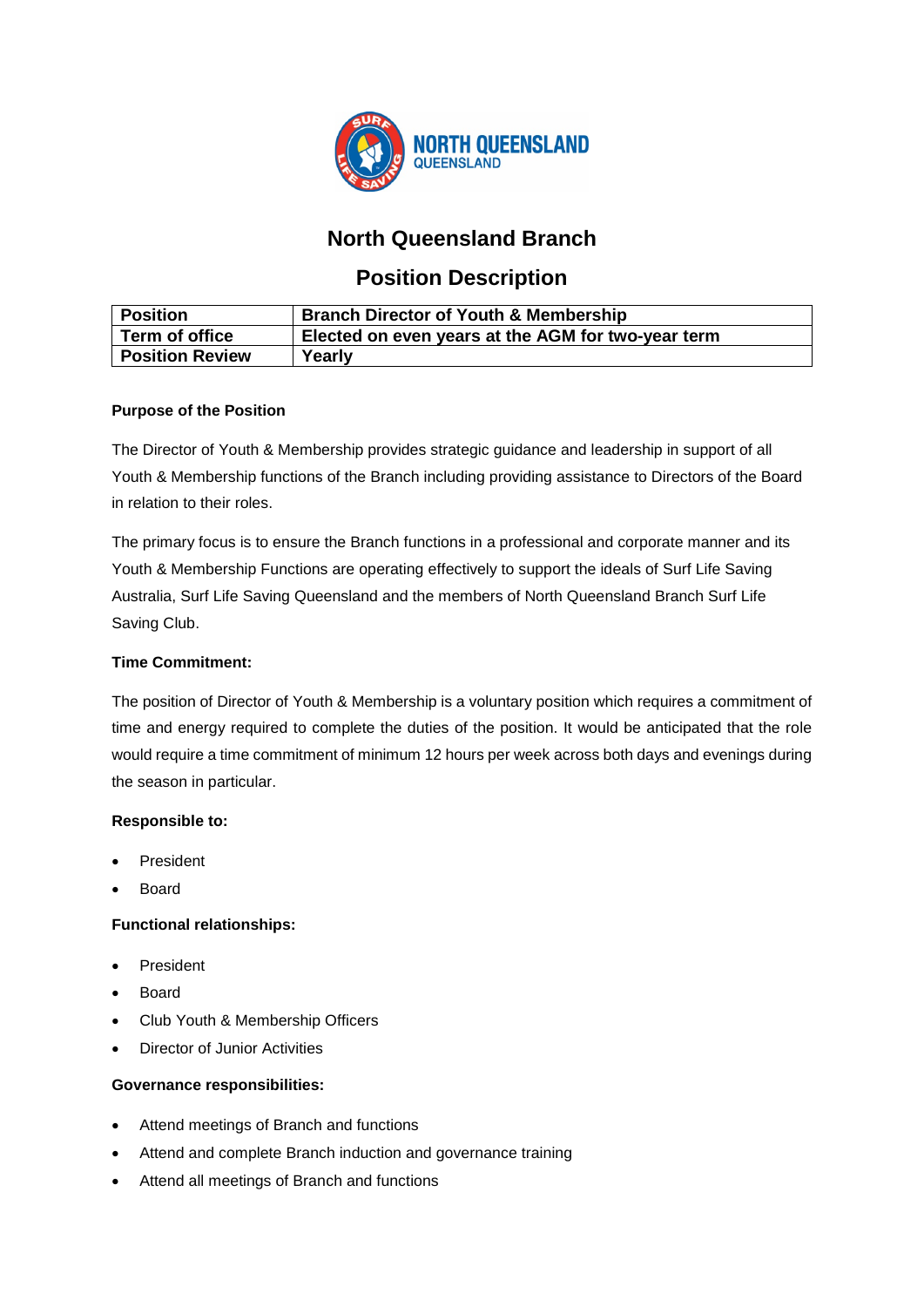- Be responsible to lead through personal demonstration and compliance with, all policies, rules and by-laws of the Branch, SLSQ and SLSA, and to ensure that all Branch, Board and office bearers in carrying out their duties, act in accordance with the same
- Ensure that the Branch meets its endorsed charitable purpose
- Ensure Privacy Act 1988 principles and confidentiality are upheld at all times by all persons with access to Club and member records and correspondence
- Ensure the Branch at all time is governed in accordance with the SLSQ Governance Standards in order to meet the ACNC Regulations
- Ensure all Branch activities are carried out within the laws of Queensland
- Assist in the Branch Management and Strategic Plans and ongoing review and management of this plan
- Ensure planning and budgeting is completed in accordance with the needs of the Branch and members wishes
- Ensure financial, social, and structural viability of the Branch is established and maintained
- Ensure all rules and regulations of the Branch are upheld
- To not be disqualified from managing a corporation, within the meaning of the Corporations Act 2001 (Cth)
- To not be disqualified by the Australian Charities and Not-for-profits Commissioner at any time during the previous year from being a 'responsible person' of a registered charity
- Not have been convicted on indictment or sentenced to a term of imprisonment for a summary offence required to be disclosed by the Criminal Law (Rehabilitation of Offenders) Act 1986.
- Not have been a bankrupt; or entered a deed of arrangement; or made a composition which remains unpaid; in accordance with the Bankruptcy Act 1966 or corresponding law of another external territory.
- Be eligible to hold a clearance for working with children in accordance with the Working with Children (Risk Management and Screening) Act 2000.
- Have a working knowledge of the Youth Protection Policies

#### **General responsibilities and duties:**

- Set the overall Board of Youth & Membership standing agenda and help the committee prioritise its goals and ensure office bearers work within this framework and in line with the Branch Strategic Plan
- Act as a coordinator for Branch Youth activities and voice youth members views at appropriate forums
- Devise strategies to engage and develop membership across the youth and broader sector
- Work with the Marketing officers to prepare internal and external communications across all mediums to engage with potential members and identify key target groups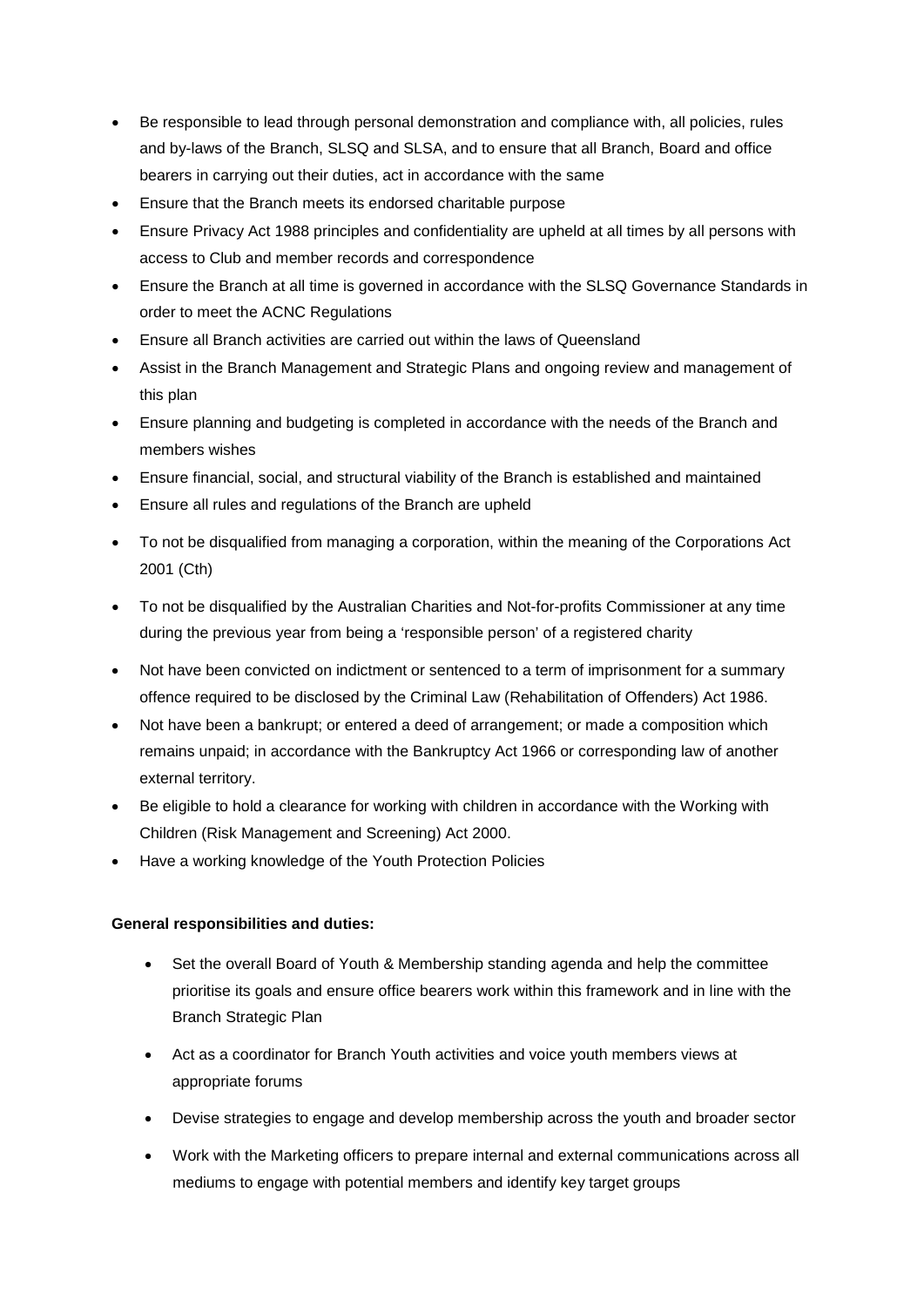- Assist with sponsors and supporters particularly to support youth activities
- Identify and communicate to members opportunities available at Club, Branch, State and national levels
- Interact with regional staff on regular basic and work with the RDO to achieve the goals of the NQB
- Represent the Branch as Director of Youth & Membership and to SLSQ and SLSA as required
- Provide regular communication and support to Club Youth & Membership officers and members
- Support clubs to ensure records are maintained of member re-qualifications each season Surf Guard
- Responsible for the conduct of members in the Branch
- Recommend actions to Board
- Facilitate meetings, including committee
- Prepare and submit monthly reports to the Board
- Manage, in consultation with others, the annual lifesaving equipment grant (applications and acquittal)
- Ensure implementation of relevant policies relating to Youth and Membership
- Provide leadership and strategic direction relating to Youth & Membership
- Represent the Branch at meetings/conferences as required
- Develop and oversee the Youth Development program for Branch and provide a stimulating and safe environment for youth members aged between 15 and 20 years of age
- Identify opportunities for youth through leadership programs offered both internally and externally to the organization
- Work with other club officers to recruit and sustain youth members
- Provide accessible mentoring to youth members.
- Represent the Branch at State Youth & Membership meetings
- Initiate visits to Clubs to discuss items of a strategic nature
- Oversee programs relating to Youth & Membership

#### **Prerequisites:**

- Be a current member of the association
- Current Bronze Medallion and Silver Medallion: Beach Management
- Have a strong commitment to the ideals of surf lifesaving
- Have a complete understanding of the Codes of Conduct